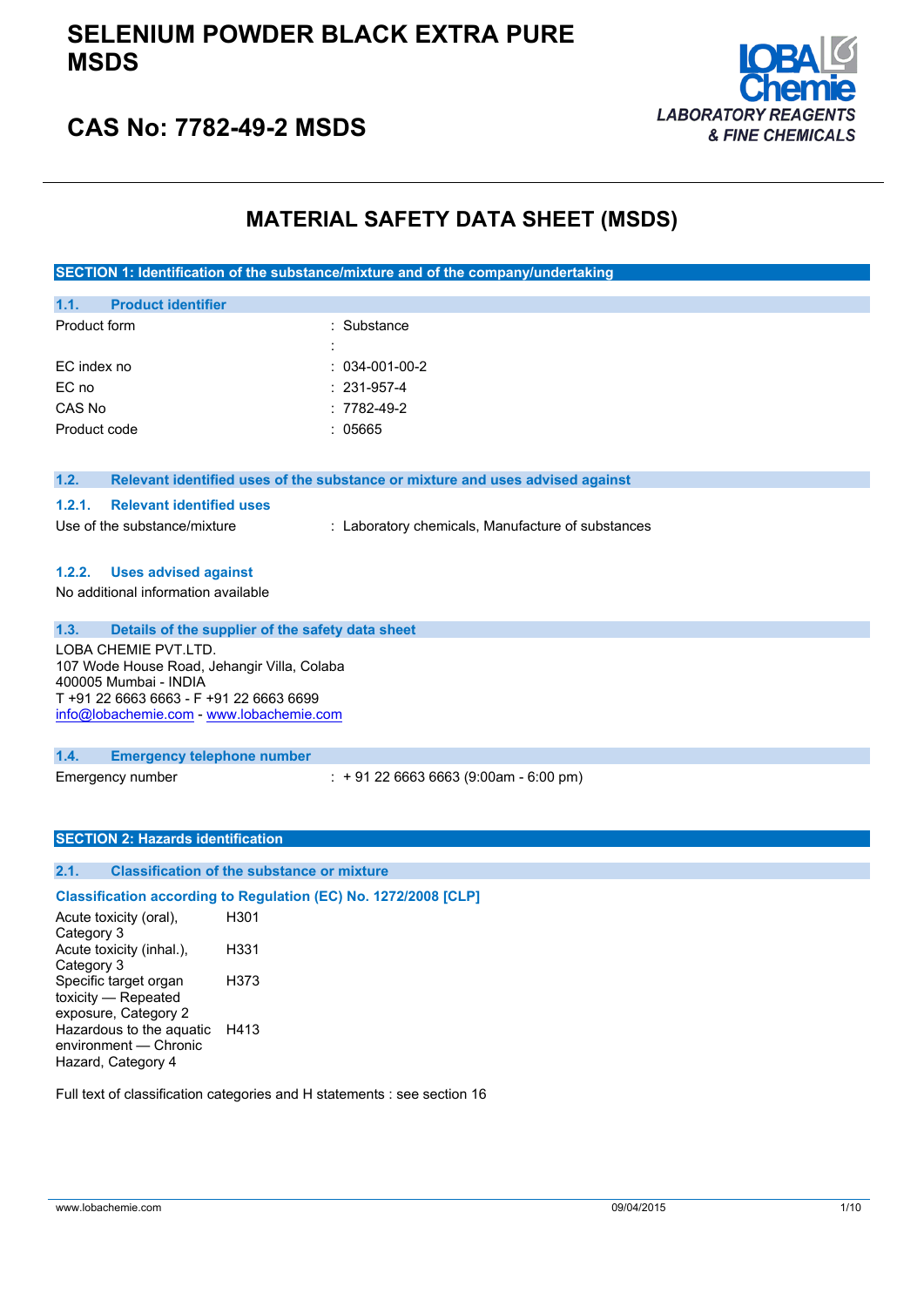Safety Data Sheet

**Classification according to Directive 67/548/EEC or 1999/45/EC** T; R23/25

R53 R33 Full text of R-phrases: see section 16

**Adverse physicochemical, human health and environmental effects** No additional information available

| 2.2.<br><b>Label elements</b>                              |                                                                                                                                                                                                 |
|------------------------------------------------------------|-------------------------------------------------------------------------------------------------------------------------------------------------------------------------------------------------|
| Labelling according to Regulation (EC) No. 1272/2008 [CLP] |                                                                                                                                                                                                 |
| Hazard pictograms (CLP)                                    |                                                                                                                                                                                                 |
|                                                            | GHS06<br>GHS08                                                                                                                                                                                  |
| Signal word (CLP)                                          | : Danger                                                                                                                                                                                        |
| Hazard statements (CLP)                                    | $\pm$ H301+H331 - Toxic if swallowed or if inhaled<br>H373 - May cause damage to organs through prolonged or repeated exposure<br>H413 - May cause long lasting harmful effects to aquatic life |
| Precautionary statements (CLP)                             | : P301+P310 - IF SWALLOWED: immediately call a POISON CENTER or<br>doctor/physician<br>P311 - Call a POISON CENTER or doctor/physician                                                          |

### **2.3. Other hazards**

No additional information available

| <b>SECTION 3: Composition/information on ingredients</b> |                                    |  |
|----------------------------------------------------------|------------------------------------|--|
|                                                          |                                    |  |
| 3.1.<br><b>Substance</b>                                 |                                    |  |
| Name                                                     | : SELENIUM POWDER Black Extra Pure |  |
| CAS No                                                   | $: 7782 - 49 - 2$                  |  |
| EC no                                                    | $: 231 - 957 - 4$                  |  |
| EC index no                                              | $: 034-001-00-2$                   |  |
|                                                          |                                    |  |

Full text of R- and H-phrases: see section 16

### **3.2. Mixture**

Not applicable

## **SECTION 4: First aid measures**

### **4.1. Description of first aid measures**

First-aid measures after inhalation : Remove person to fresh air and keep comfortable for breathing. Give oxygen or artificial respiration if necessary. If you feel unwell, seek medical advice.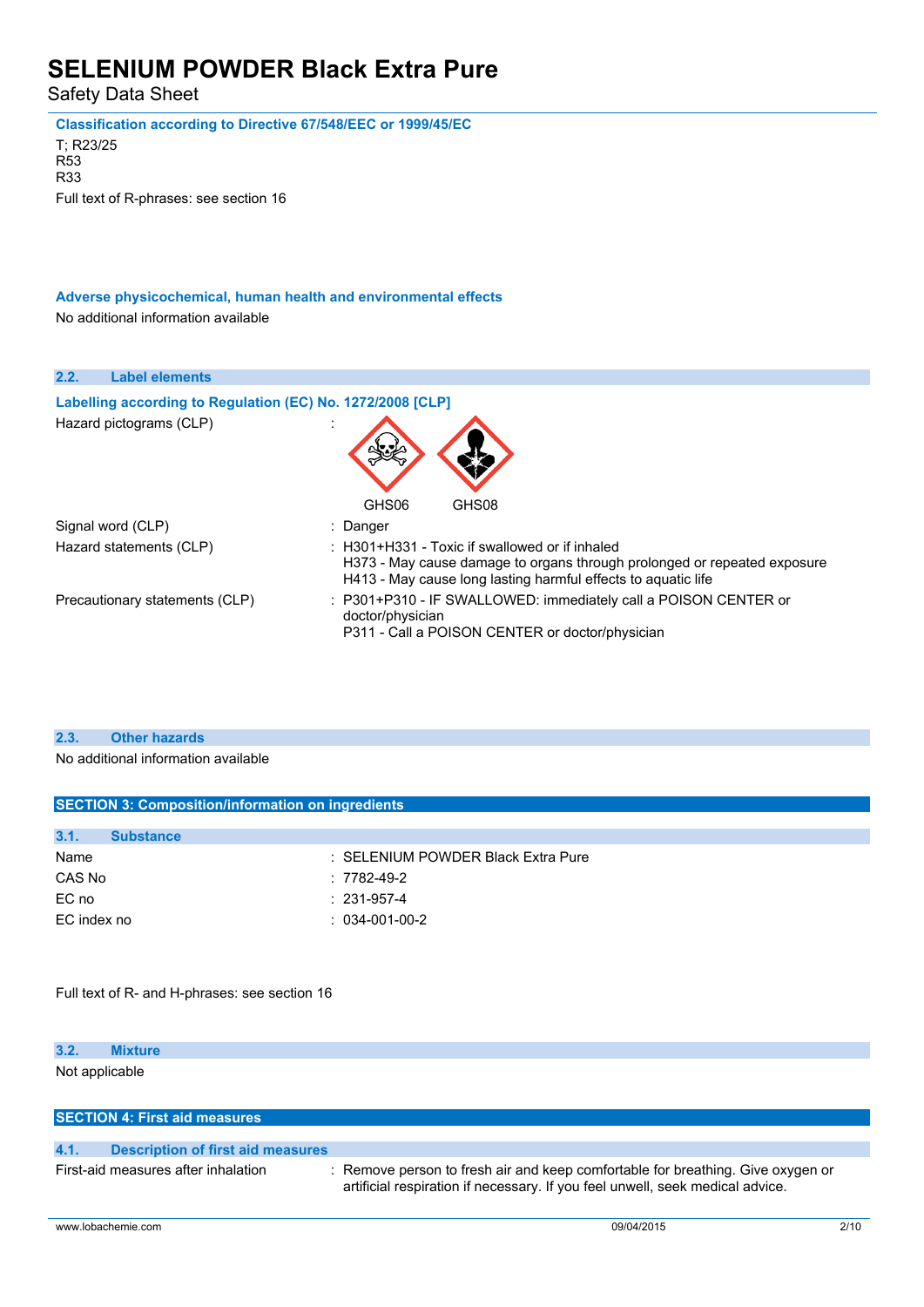| First-aid measures after skin contact                                       | : Gently wash with plenty of soap and water. If skin irritation or rash occurs: Get<br>medical advice/attention.                                                                    |
|-----------------------------------------------------------------------------|-------------------------------------------------------------------------------------------------------------------------------------------------------------------------------------|
| First-aid measures after eye contact                                        | : Remove contact lenses, if present and easy to do. Continue rinsing. Rinse cautiously<br>with water for several minutes. If eye irritation persists: Get medical advice/attention. |
| First-aid measures after ingestion                                          | Rinse mouth. Obtain emergency medical attention. Immediately call a POISON<br>CENTER or doctor/physician. Specific treatment (see  on this label).                                  |
| 4.2.<br>Most important symptoms and effects, both acute and delayed         |                                                                                                                                                                                     |
| Symptoms/injuries                                                           | : May cause damage to organs through prolonged or repeated exposure.                                                                                                                |
| Symptoms/injuries after inhalation                                          | Toxic if inhaled.                                                                                                                                                                   |
| Symptoms/injuries after ingestion                                           | : Toxic if swallowed.                                                                                                                                                               |
| 4.3.<br>Treat symptomatically.                                              | Indication of any immediate medical attention and special treatment needed                                                                                                          |
|                                                                             |                                                                                                                                                                                     |
| <b>SECTION 5: Firefighting measures</b>                                     |                                                                                                                                                                                     |
| 5.1.<br><b>Extinguishing media</b>                                          |                                                                                                                                                                                     |
| Suitable extinguishing media                                                | : dry chemical powder, alcohol-resistant foam, carbon dioxide (CO2).                                                                                                                |
| Unsuitable extinguishing media                                              | Do not use a heavy water stream.                                                                                                                                                    |
|                                                                             |                                                                                                                                                                                     |
| 5.2.<br>Special hazards arising from the substance or mixture               |                                                                                                                                                                                     |
| No additional information available                                         |                                                                                                                                                                                     |
| 5.3.                                                                        |                                                                                                                                                                                     |
| <b>Advice for firefighters</b><br>Protection during firefighting            | : Do not attempt to take action without suitable protective equipment.                                                                                                              |
|                                                                             |                                                                                                                                                                                     |
| <b>SECTION 6: Accidental release measures</b>                               |                                                                                                                                                                                     |
| 6.1.                                                                        | Personal precautions, protective equipment and emergency procedures                                                                                                                 |
| 6.1.1.                                                                      |                                                                                                                                                                                     |
| For non-emergency personnel<br><b>Emergency procedures</b>                  | : Evacuate unnecessary personnel.                                                                                                                                                   |
|                                                                             |                                                                                                                                                                                     |
| 6.1.2.<br>For emergency responders                                          |                                                                                                                                                                                     |
| Protective equipment                                                        | : Use personal protective equipment as required.                                                                                                                                    |
| <b>Emergency procedures</b>                                                 | : Stop release.                                                                                                                                                                     |
| 6.2.<br><b>Environmental precautions</b>                                    |                                                                                                                                                                                     |
| Avoid release to the environment.                                           |                                                                                                                                                                                     |
|                                                                             |                                                                                                                                                                                     |
| 6.3.<br>Methods and material for containment and cleaning up                |                                                                                                                                                                                     |
| Methods for cleaning up                                                     | : Clear up rapidly by scoop or vacuum.                                                                                                                                              |
|                                                                             |                                                                                                                                                                                     |
| <b>Reference to other sections</b><br>6.4.                                  |                                                                                                                                                                                     |
| No additional information available                                         |                                                                                                                                                                                     |
| <b>SECTION 7: Handling and storage</b>                                      |                                                                                                                                                                                     |
| 7.1.<br><b>Precautions for safe handling</b>                                |                                                                                                                                                                                     |
| Precautions for safe handling                                               | : Do not get in eyes, on skin, or on clothing.                                                                                                                                      |
| Hygiene measures                                                            | Do not eat, drink or smoke when using this product. Wash  thoroughly after                                                                                                          |
|                                                                             | handling.                                                                                                                                                                           |
| 7.2.<br><b>Conditions for safe storage, including any incompatibilities</b> |                                                                                                                                                                                     |
| Storage conditions                                                          | Store in original container. Keep container tightly closed. Store in a dry place.<br>Protect from moisture.                                                                         |
| 7.3.<br><b>Specific end use(s)</b>                                          |                                                                                                                                                                                     |
| No additional information available                                         |                                                                                                                                                                                     |
|                                                                             |                                                                                                                                                                                     |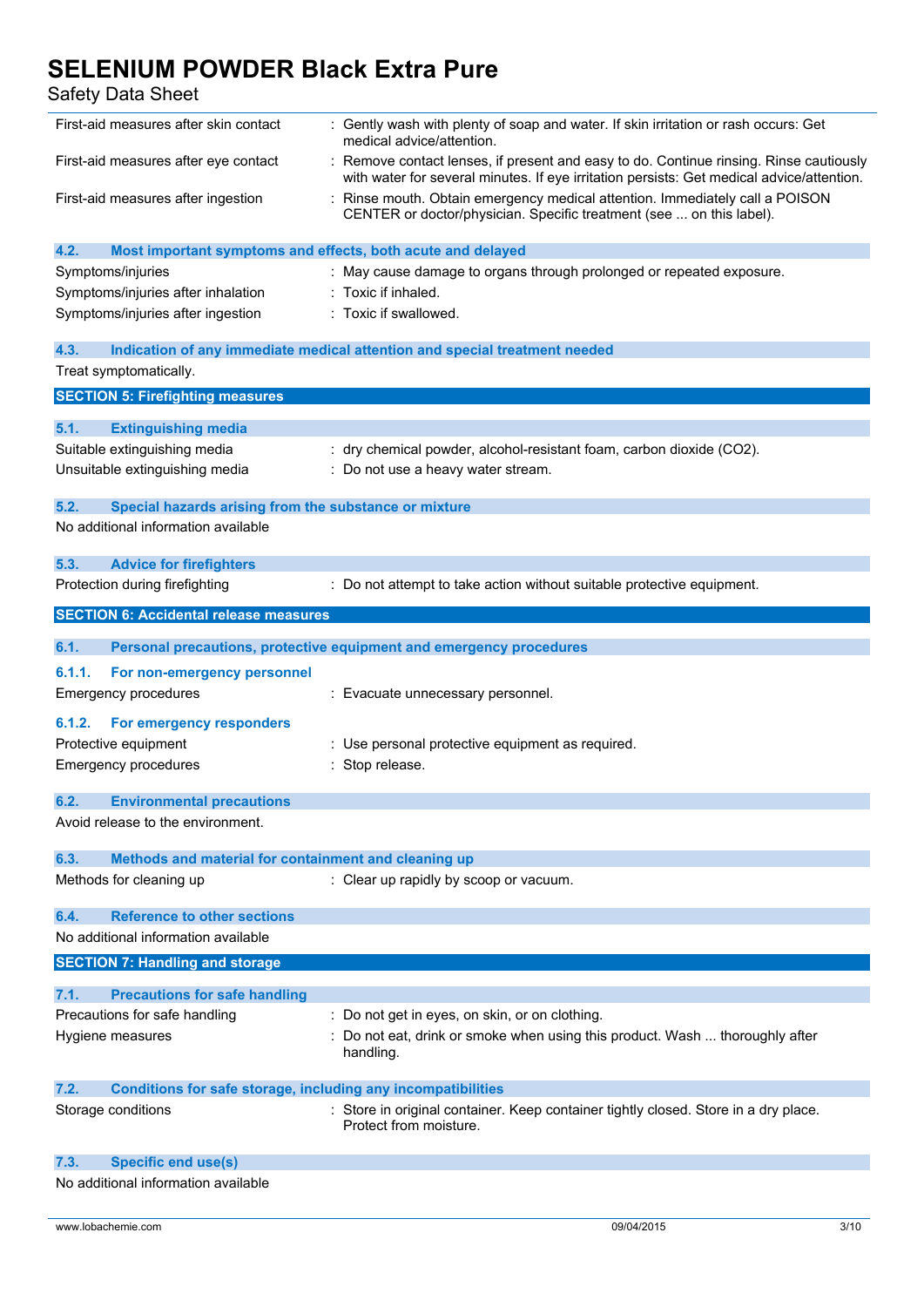Safety Data Sheet

**SECTION 8: Exposure controls/personal protection**

### **8.1. Control parameters**

No additional information available

| 8.2.<br><b>Exposure controls</b>                              |                                     |
|---------------------------------------------------------------|-------------------------------------|
| Hand protection                                               | : protective gloves                 |
| Eye protection                                                | Chemical goggles or safety glasses  |
| Skin and body protection                                      | : Wear suitable protective clothing |
| Respiratory protection                                        | : Wear respiratory protection       |
| <b>SECTION 9: Physical and chemical properties</b>            |                                     |
| 9.1.<br>Information on basic physical and chemical properties |                                     |
| Physical state                                                | : Solid                             |
| Colour                                                        | Black powder.                       |
| Odour                                                         | : odourless.                        |
| Odour threshold                                               | : No data available                 |
| pH                                                            | No data available                   |
| Relative evaporation rate (butylacetate=1)                    | : No data available                 |
| Melting point                                                 | : 217 °C                            |
| Freezing point                                                | : No data available                 |
| Boiling point                                                 | : 685 $^{\circ}$ C                  |
| Flash point                                                   | : No data available                 |
| Auto-ignition temperature                                     | : No data available                 |
| Decomposition temperature                                     | : No data available                 |
| Flammability (solid, gas)                                     | : No data available                 |
| Vapour pressure                                               | No data available                   |
| Relative vapour density at 20 °C                              | : No data available                 |
| Relative density                                              | No data available                   |
| Density                                                       | 4.81 g/cm <sup>3</sup>              |
| Solubility                                                    | : Water: Insoluble in water         |
| Log Pow                                                       | : No data available                 |
| Viscosity, kinematic                                          | : No data available                 |
| Viscosity, dynamic                                            | No data available                   |
| <b>Explosive properties</b>                                   | : No data available                 |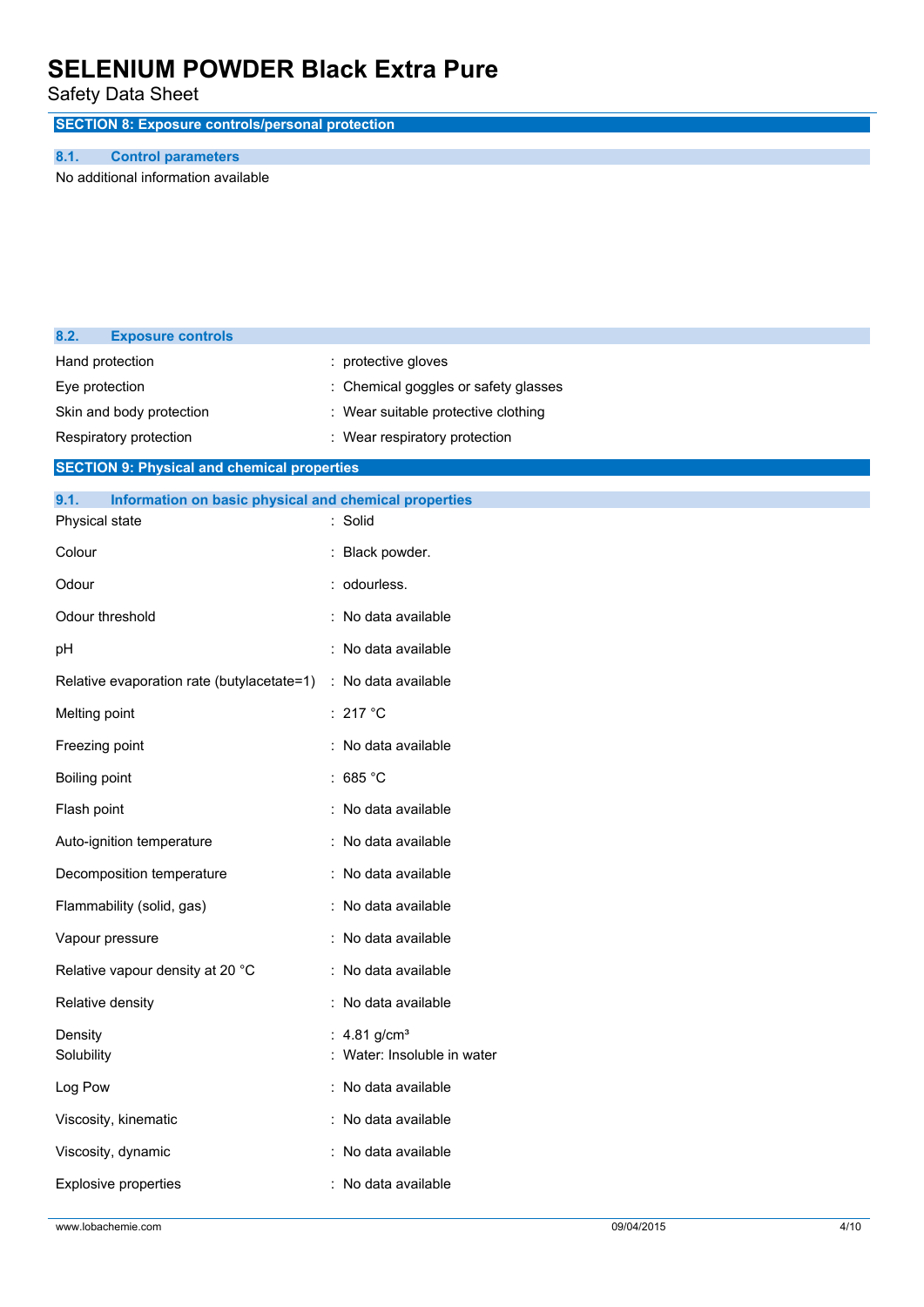| Oxidising properties                                                         | : No data available                                                  |
|------------------------------------------------------------------------------|----------------------------------------------------------------------|
| <b>Explosive limits</b>                                                      | : No data available                                                  |
|                                                                              |                                                                      |
| 9.2.<br><b>Other information</b><br>No additional information available      |                                                                      |
| <b>SECTION 10: Stability and reactivity</b>                                  |                                                                      |
| 10.1.<br><b>Reactivity</b>                                                   |                                                                      |
| No additional information available                                          |                                                                      |
| 10.2.<br><b>Chemical stability</b><br>Stable under normal conditions of use. |                                                                      |
| <b>Possibility of hazardous reactions</b><br>10.3.                           |                                                                      |
| No additional information available                                          |                                                                      |
| <b>Conditions to avoid</b><br>10.4.                                          |                                                                      |
| Air contact. Moisture.                                                       |                                                                      |
| <b>Incompatible materials</b><br>10.5.                                       |                                                                      |
| No additional information available                                          |                                                                      |
| <b>Hazardous decomposition products</b><br>10.6.                             |                                                                      |
| No additional information available                                          |                                                                      |
| <b>SECTION 11: Toxicological information</b>                                 |                                                                      |
| 11.1.<br><b>Information on toxicological effects</b>                         |                                                                      |
| Acute toxicity                                                               | : Oral: Toxic if swallowed. Inhalation: Toxic if inhaled.            |
|                                                                              |                                                                      |
| Skin corrosion/irritation                                                    | : Not classified                                                     |
| Serious eye damage/irritation                                                | : Not classified                                                     |
| Respiratory or skin sensitisation                                            | Not classified                                                       |
| Germ cell mutagenicity                                                       | Not classified                                                       |
| Carcinogenicity                                                              | : Not classified                                                     |
| Reproductive toxicity                                                        | : Not classified                                                     |
| Specific target organ toxicity (single                                       | : Not classified                                                     |
| exposure)                                                                    |                                                                      |
| Specific target organ toxicity (repeated                                     | : May cause damage to organs through prolonged or repeated exposure. |
| exposure)                                                                    |                                                                      |
| Additional information                                                       | : There are potential chronic health effects to consider             |
| Aspiration hazard                                                            | : Not classified                                                     |
| Potential adverse human health effects<br>and symptoms                       | : Toxic if swallowed.                                                |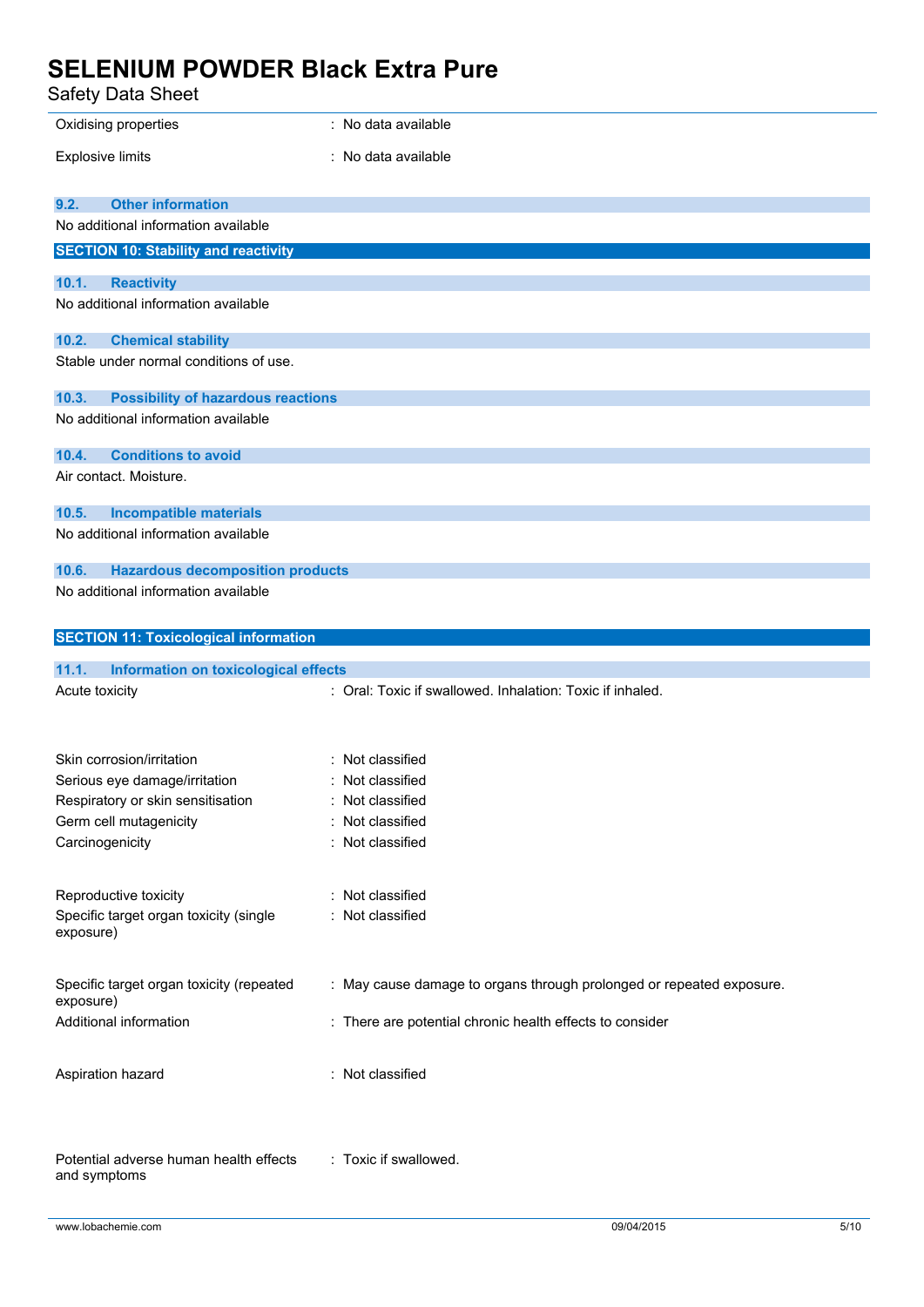| ouiviy Duiu Onooi                                  |                                                                              |  |
|----------------------------------------------------|------------------------------------------------------------------------------|--|
| <b>SECTION 12: Ecological information</b>          |                                                                              |  |
| 12.1.<br><b>Toxicity</b>                           |                                                                              |  |
| Ecology - water                                    | : May cause long lasting harmful effects to aquatic life.                    |  |
|                                                    |                                                                              |  |
|                                                    |                                                                              |  |
|                                                    |                                                                              |  |
|                                                    |                                                                              |  |
|                                                    |                                                                              |  |
| 12.2.<br><b>Persistence and degradability</b>      |                                                                              |  |
| SELENIUM POWDER Black Extra Pure (7782-49-2)       |                                                                              |  |
| Persistence and degradability                      | May cause long-term adverse effects in the environment.                      |  |
|                                                    |                                                                              |  |
| 12.3.<br><b>Bioaccumulative potential</b>          |                                                                              |  |
| No additional information available                |                                                                              |  |
|                                                    |                                                                              |  |
|                                                    |                                                                              |  |
| 12.4.<br><b>Mobility in soil</b>                   |                                                                              |  |
| No additional information available                |                                                                              |  |
|                                                    |                                                                              |  |
| 12.5.<br><b>Results of PBT and vPvB assessment</b> |                                                                              |  |
| No additional information available                |                                                                              |  |
|                                                    |                                                                              |  |
|                                                    |                                                                              |  |
| 12.6.<br><b>Other adverse effects</b>              |                                                                              |  |
| No additional information available                |                                                                              |  |
|                                                    |                                                                              |  |
|                                                    |                                                                              |  |
| <b>SECTION 13: Disposal considerations</b>         |                                                                              |  |
| 13.1.<br><b>Waste treatment methods</b>            |                                                                              |  |
| Product/Packaging disposal                         | : Dispose of contents/container to                                           |  |
| recommendations                                    |                                                                              |  |
| Ecology - waste materials                          | : Hazardous waste due to toxicity.                                           |  |
| <b>SECTION 14: Transport information</b>           |                                                                              |  |
|                                                    |                                                                              |  |
| In accordance with ADR / RID / IMDG / IATA / ADN   |                                                                              |  |
|                                                    |                                                                              |  |
| 14.1.<br><b>UN number</b>                          |                                                                              |  |
| UN-No. (ADR)                                       | : 3077                                                                       |  |
| UN-No. (IMDG)                                      | : 3077                                                                       |  |
| UN-No.(IATA)                                       | : 3077                                                                       |  |
| UN-No.(ADN)                                        | : 3077                                                                       |  |
| UN-No. (RID)                                       | : 3077                                                                       |  |
|                                                    |                                                                              |  |
| 14.2.<br><b>UN proper shipping name</b>            |                                                                              |  |
| Proper Shipping Name (ADR)                         | : ENVIRONMENTALLY HAZARDOUS SUBSTANCE, SOLID, N.O.S.                         |  |
| Proper Shipping Name (IMDG)                        | : ENVIRONMENTALLY HAZARDOUS SUBSTANCE, SOLID, N.O.S.                         |  |
| Proper Shipping Name (IATA)                        | ENVIRONMENTALLY HAZARDOUS SUBSTANCE, SOLID, N.O.S.                           |  |
| Proper Shipping Name (ADN)                         | ENVIRONMENTALLY HAZARDOUS SUBSTANCE, SOLID, N.O.S.                           |  |
| Proper Shipping Name (RID)                         | : ENVIRONMENTALLY HAZARDOUS SUBSTANCE, SOLID, N.O.S.                         |  |
| Transport document description (ADR)               | : UN 3077 ENVIRONMENTALLY HAZARDOUS SUBSTANCE, SOLID, N.O.S., 9, III,<br>(E) |  |
| Transport document description (IMDG)              | : UN 3077 ENVIRONMENTALLY HAZARDOUS SUBSTANCE, SOLID, N.O.S., 9, III         |  |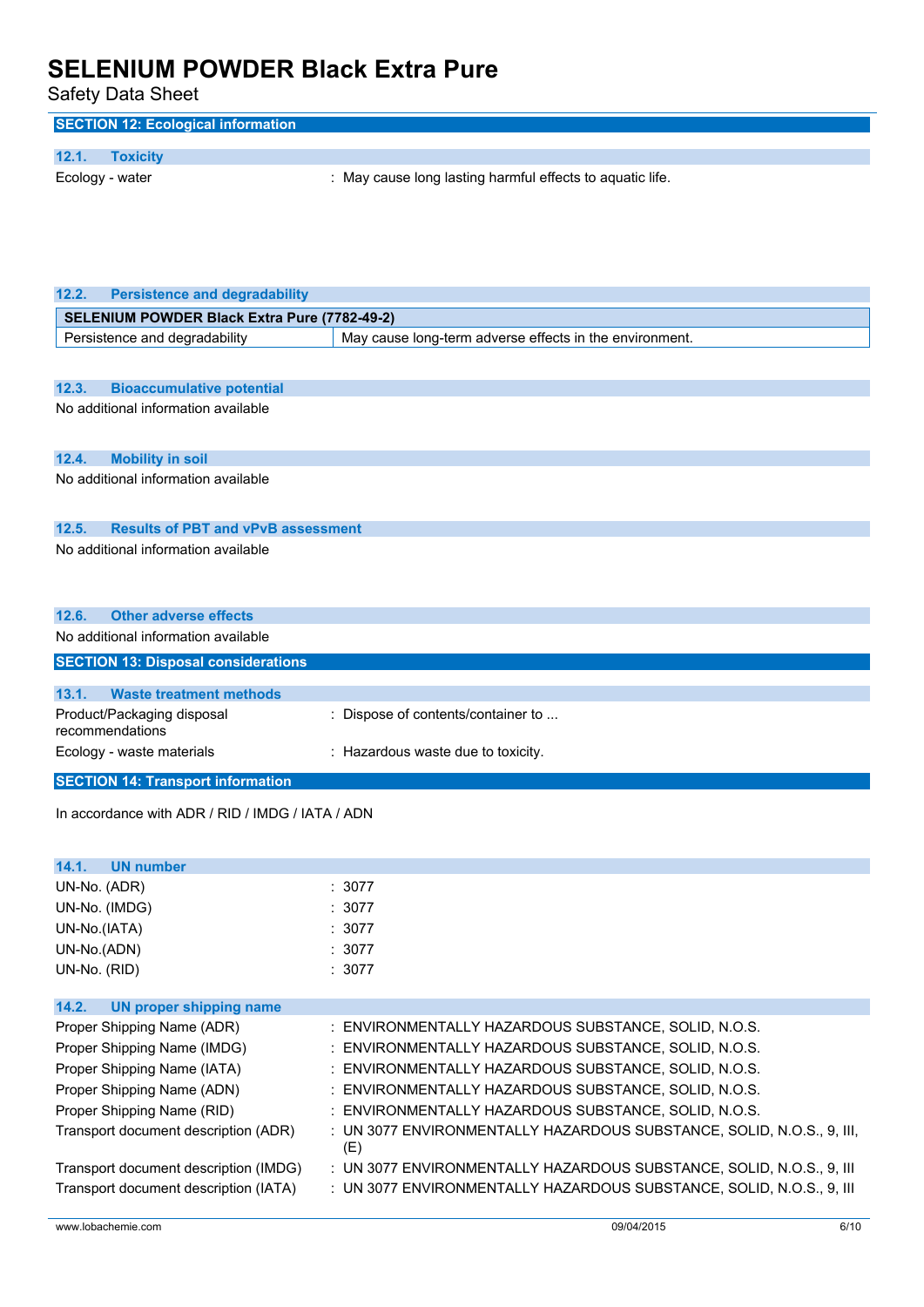| Transport document description (ADN)<br>Transport document description (RID) | : UN 3077 ENVIRONMENTALLY HAZARDOUS SUBSTANCE, SOLID, N.O.S., 9, III<br>: UN 3077 ENVIRONMENTALLY HAZARDOUS SUBSTANCE, SOLID, N.O.S., 9, III |
|------------------------------------------------------------------------------|----------------------------------------------------------------------------------------------------------------------------------------------|
| 14.3.<br><b>Transport hazard class(es)</b>                                   |                                                                                                                                              |
| <b>ADR</b>                                                                   |                                                                                                                                              |
| Transport hazard class(es) (ADR)<br>Danger labels (ADR)                      | : 9<br>$\therefore$ 9                                                                                                                        |
|                                                                              |                                                                                                                                              |
| <b>IMDG</b>                                                                  |                                                                                                                                              |
| Transport hazard class(es) (IMDG)<br>Danger labels (IMDG)                    | $\therefore$ 9<br>$\therefore$ 9                                                                                                             |
|                                                                              |                                                                                                                                              |
|                                                                              |                                                                                                                                              |
| <b>IATA</b><br>Transport hazard class(es) (IATA)<br>Hazard labels (IATA)     | : 9<br>$\therefore$ 9                                                                                                                        |
|                                                                              |                                                                                                                                              |
| <b>ADN</b>                                                                   |                                                                                                                                              |
| Transport hazard class(es) (ADN)<br>Danger labels (ADN)                      | : 9<br>$\therefore$ 9                                                                                                                        |
|                                                                              |                                                                                                                                              |
|                                                                              |                                                                                                                                              |
| <b>RID</b><br>Transport hazard class(es) (RID)                               | $\therefore$ 9                                                                                                                               |
| Danger labels (RID)                                                          | $\therefore$ 9                                                                                                                               |
|                                                                              |                                                                                                                                              |
| 14.4.<br><b>Packing group</b>                                                |                                                                                                                                              |
| Packing group (ADR)                                                          | $\colon$ III                                                                                                                                 |
| Packing group (IMDG)                                                         | $\colon$ III                                                                                                                                 |
| Packing group (IATA)                                                         | $\colon$ III                                                                                                                                 |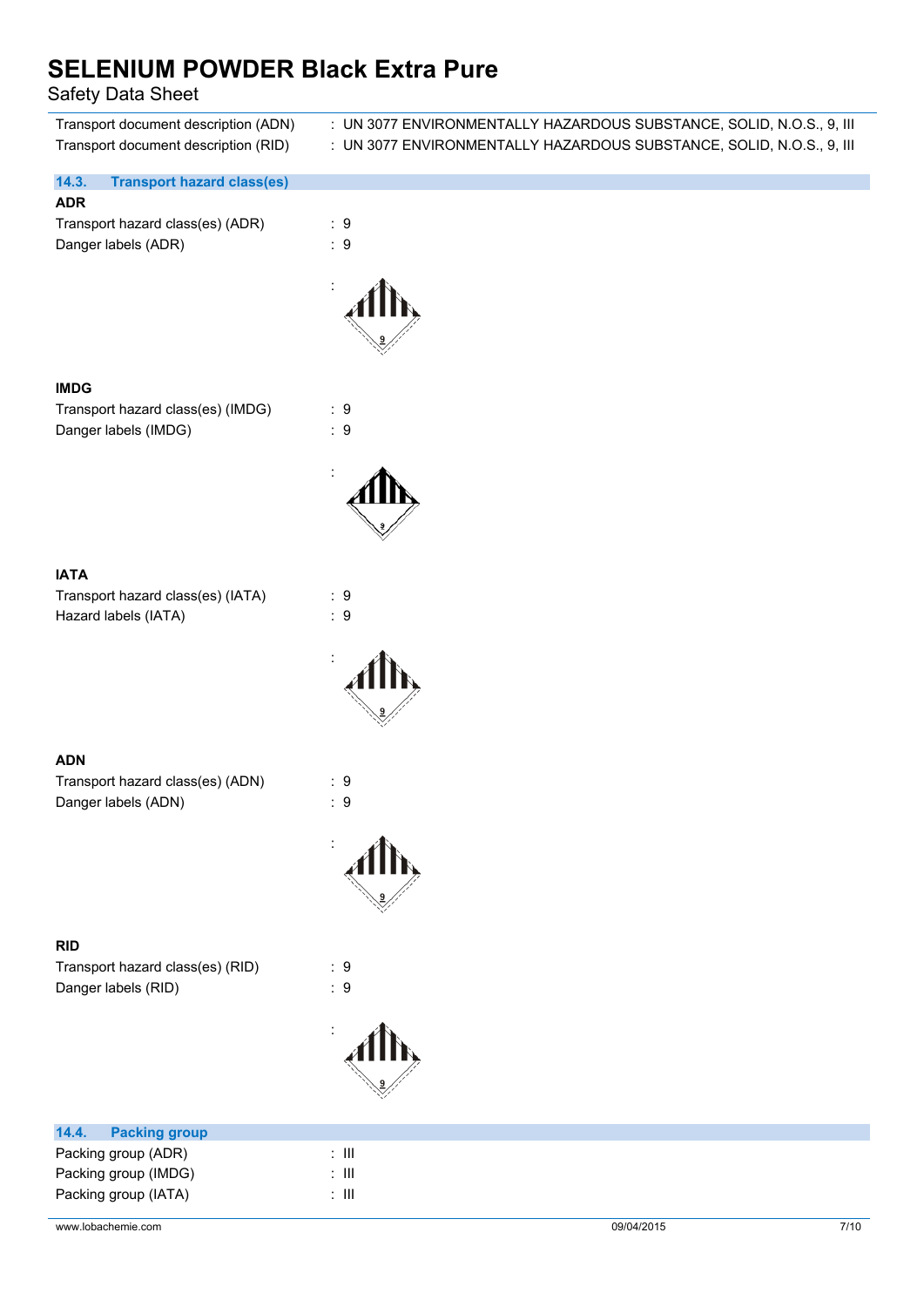| Packing group (ADN)                          | $\therefore$ III                         |  |  |
|----------------------------------------------|------------------------------------------|--|--|
| Packing group (RID)                          | $\therefore$ III.                        |  |  |
|                                              |                                          |  |  |
| <b>Environmental hazards</b><br>14.5.        |                                          |  |  |
| Dangerous for the environment                | : No                                     |  |  |
| Marine pollutant                             | : No                                     |  |  |
| Other information                            | : No supplementary information available |  |  |
|                                              |                                          |  |  |
|                                              |                                          |  |  |
| <b>Special precautions for user</b><br>14.6. |                                          |  |  |
| - Overland transport                         |                                          |  |  |
| Classification code (ADR)                    | : M7                                     |  |  |
| Special provision (ADR)                      | : 274, 335, 601, 375                     |  |  |
| Limited quantities (ADR)                     | : 5kg                                    |  |  |
|                                              |                                          |  |  |

| Opecial provision (ADR)                                                    | . 274, JJJ, UUT, J7J      |
|----------------------------------------------------------------------------|---------------------------|
| Limited quantities (ADR)                                                   | 5kg                       |
| Excepted quantities (ADR)                                                  | E1<br>t.                  |
| Packing instructions (ADR)                                                 | : P002, IBC08, LP02, R001 |
| Special packing provisions (ADR)                                           | $:$ PP12, B3              |
| Mixed packing provisions (ADR)                                             | : MP10                    |
| Portable tank and bulk container<br>instructions (ADR)                     | $:$ T1, BK1, BK2          |
| Portable tank and bulk container special<br>provisions (ADR)               | : TP33                    |
| Tank code (ADR)                                                            | :SGAV, LGBV               |
| Vehicle for tank carriage                                                  | AT                        |
| Transport category (ADR)                                                   | 3                         |
| Special provisions for carriage - Packages<br>(ADR)                        | : V13                     |
| Special provisions for carriage - Bulk<br>(ADR)                            | : VC1, VC2                |
| Special provisions for carriage - Loading,<br>unloading and handling (ADR) | : CV13                    |
| Hazard identification number (Kemler No.)                                  | ÷<br>90                   |
| Orange plates                                                              | :<br>90<br>3077           |
| Tunnel restriction code (ADR)                                              | : E                       |
| EAC code                                                                   | : 2Z                      |
| - Transport by sea                                                         |                           |
| Special provision (IMDG)                                                   | : 274, 335, 966, 967, 969 |
| Limited quantities (IMDG)                                                  | $: 5$ kg                  |
| Excepted quantities (IMDG)                                                 | $E = 1$                   |
| Packing instructions (IMDG)                                                | : P002, LP02              |
| Packing provisions (IMDG)                                                  | <b>PP12</b>               |
| IBC packing instructions (IMDG)                                            | IBC08                     |
| IBC special provisions (IMDG)                                              | : B3                      |
| Tank instructions (IMDG)                                                   | : T1, BK1, BK2, BK3       |
| Tank special provisions (IMDG)                                             | <b>TP33</b>               |
| EmS-No. (Fire)                                                             | F-A                       |
| EmS-No. (Spillage)                                                         | $: S-F$                   |
| Stowage category (IMDG)                                                    | : A                       |
| Stowage and handling (IMDG)                                                | <b>SW23</b>               |
| MFAG-No                                                                    | : 171                     |
|                                                                            |                           |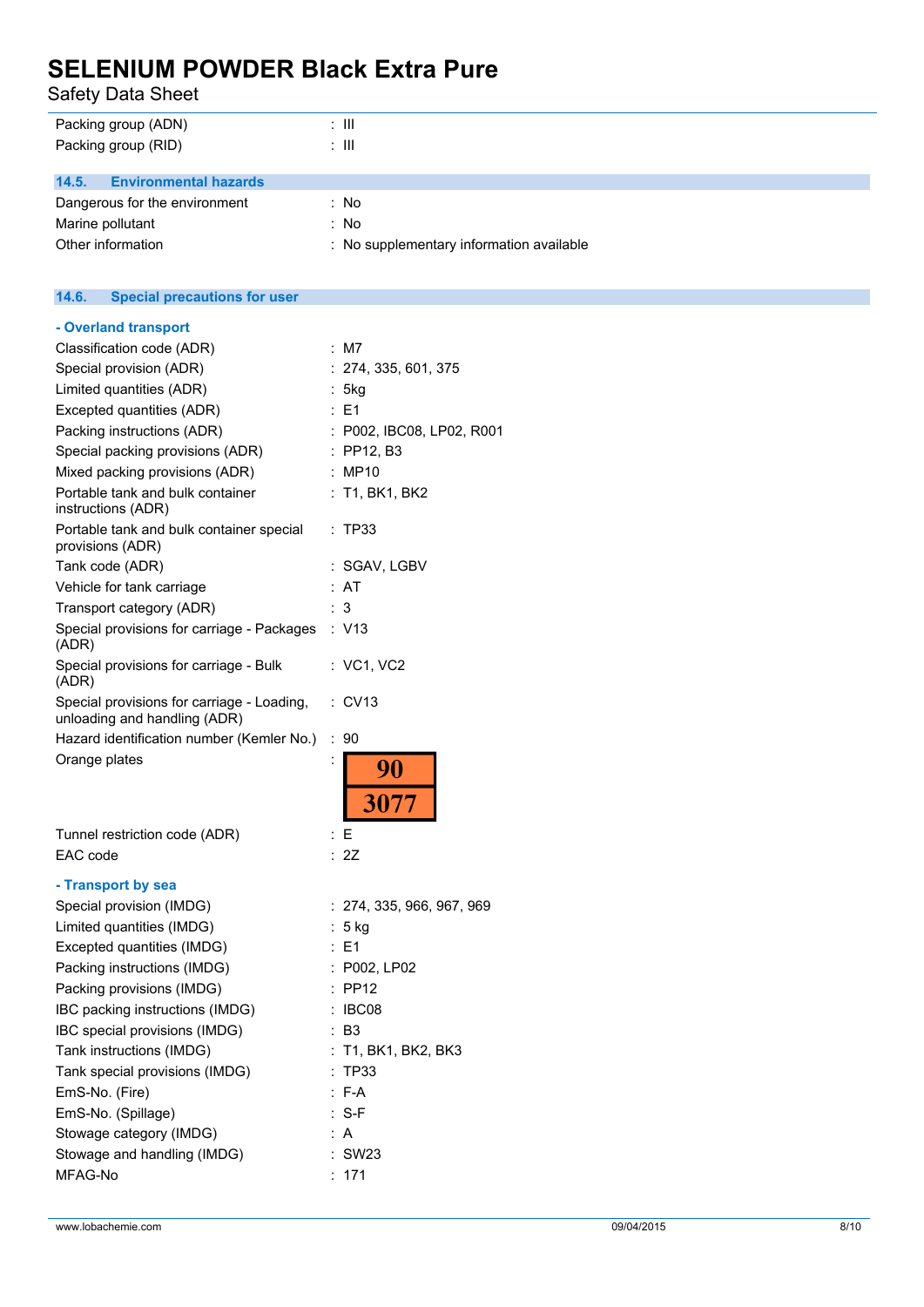Safety Data Sheet

| $\therefore$ E1                                  |
|--------------------------------------------------|
| : Y956                                           |
| : 30kgG                                          |
| :956                                             |
| : 400kg                                          |
| : 956                                            |
| : 400kg                                          |
| : A97, A158, A179, A197                          |
| : 9L                                             |
|                                                  |
| $:$ M7                                           |
| : 274, 335, 375, 601                             |
| ∶5 kg                                            |
| : E1                                             |
| : $T^* B^{**}$                                   |
| $:$ PP, A                                        |
| $\therefore$ 0                                   |
|                                                  |
| $:$ M7                                           |
| : 274, 335, 375, 601                             |
| : 5kg                                            |
|                                                  |
| $\therefore$ E1                                  |
| : P002, IBC08, LP02, R001                        |
| $\therefore$ PP12, B3                            |
| : MP10                                           |
| $:$ T1, BK1, BK2                                 |
| : TP33                                           |
| : SGAV, LGBV                                     |
| 3                                                |
| Special provisions for carriage - Packages : W13 |
| : VC1, VC2                                       |
| : CW13, CW31                                     |
| $\therefore$ CE11                                |
|                                                  |

**14.7. Transport in bulk according to Annex II of MARPOL 73/78 and the IBC Code**

Not applicable

**SECTION 15: Regulatory information**

**15.1. Safety, health and environmental regulations/legislation specific for the substance or mixture**

### **15.1.1. EU-Regulations**

No REACH Annex XVII restrictions

SELENIUM POWDER Black Extra Pure is not on the REACH Candidate List SELENIUM POWDER Black Extra Pure is not on the REACH Annex XIV List